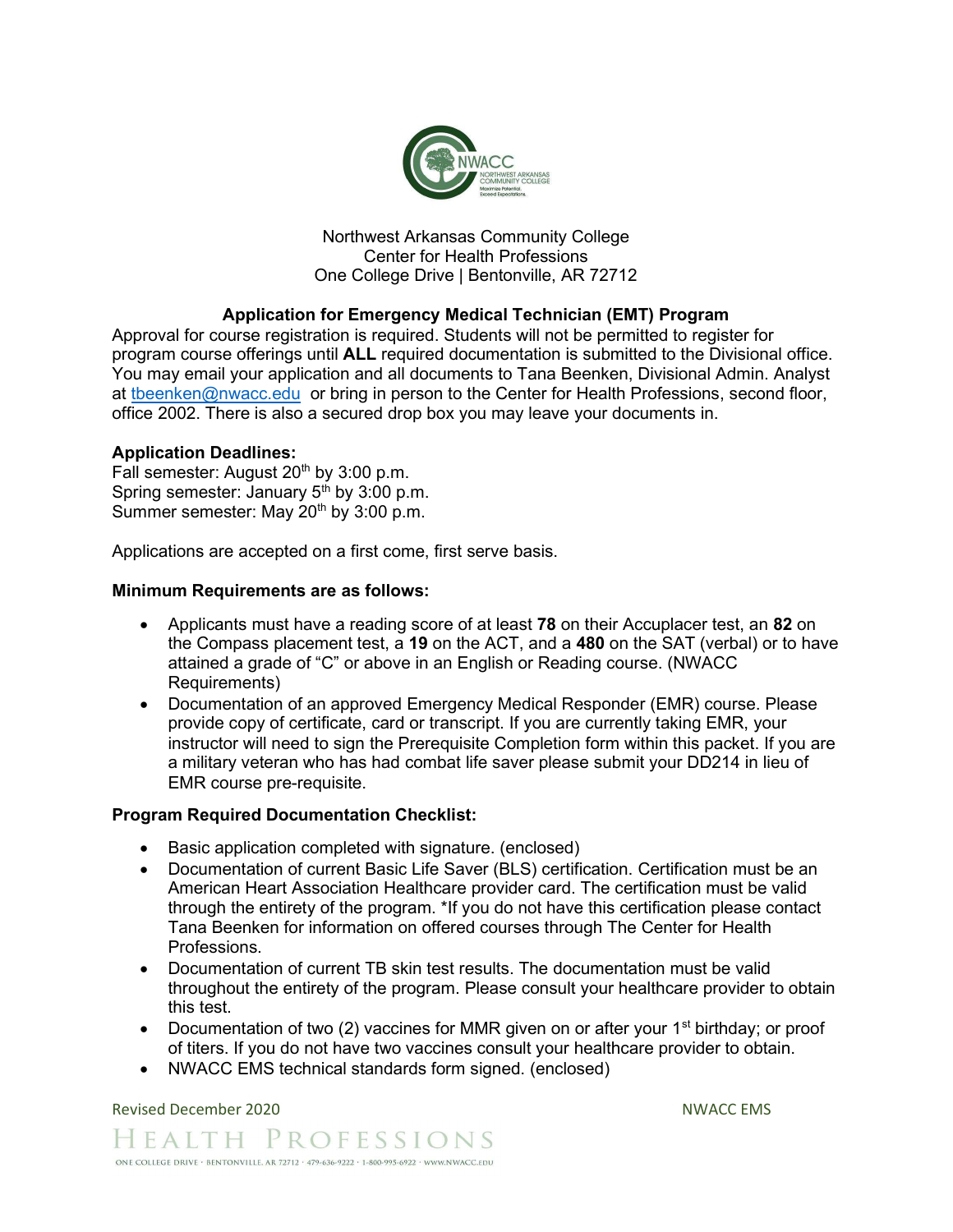

#### Clinical site requirements (second 8 weeks of the program)

Clinical site work is required for the EMT Program, the following requirements MUST be submitted by the deadline provided to you in order to participate in the second eight (8) weeks of the program. Deadlines will be provided to you during class.

## NO EXCEPTIONS!

- Clinical sites require that you be drug tested prior to coming into their facilities. You will need to obtain a 10-panel drug screen. Drug screen results will need to be emailed from the screening facility to Tana Beenken. NO RESULTS FROM STUDENTS WILL BE ACCEPTED. -do not obtain your drug screen prior to instruction!
- Documentation of FLU vaccine for students attending the program in spring and fall terms. (October-May). This vaccine must be given within the same FLU season as your clinical site work. No FLU vaccine is required for summer term. – exemptions will not be accepted.
- Valid health insurance while attending clinical site work.

#### Additional Information:

- Please sign into Canvas and read the posted handbooks. There will be several pages of forms and acknowledgments to sign during the first class meeting. You do not need to print any of these forms.
- It is important to check your NWACC student email frequently while participating in the program. The preferred means of contact will be your student email.

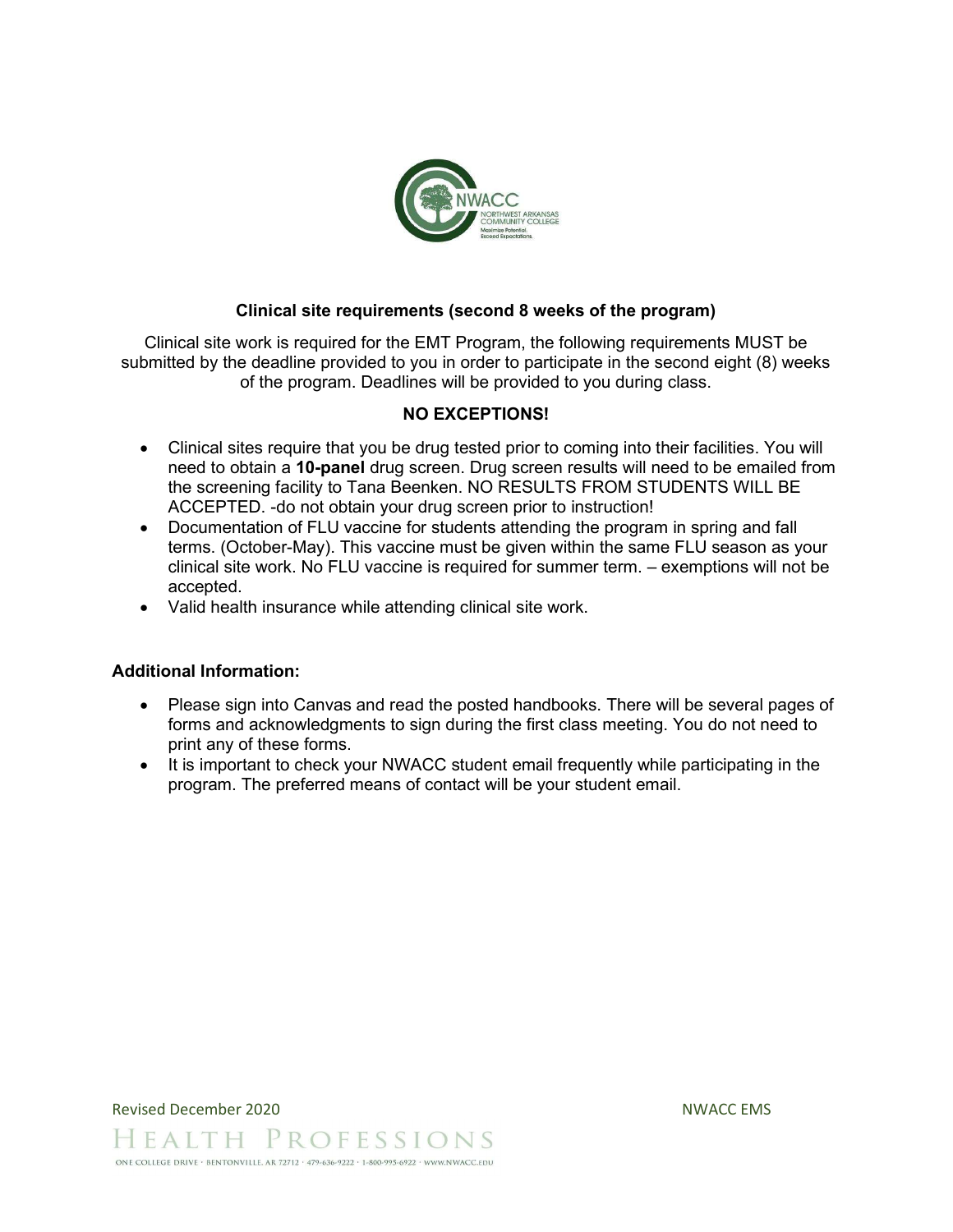| NORTHWEST ARKANSAS<br><b>COMMUNITY COLLEGE</b><br>Maximize Potential.<br><b>Exceed Expectations.</b> |
|------------------------------------------------------------------------------------------------------|

|          | Emergency Medical Technician (EMT) Application                                                     |                                          |  |  |                    |
|----------|----------------------------------------------------------------------------------------------------|------------------------------------------|--|--|--------------------|
|          | Term applying for (circle one): Spring Summer Fall                                                 |                                          |  |  |                    |
|          | Year __________________                                                                            | Section (day or night) _________________ |  |  |                    |
|          | Student ID _________________                                                                       |                                          |  |  |                    |
|          |                                                                                                    |                                          |  |  | SS number xxx-xxx- |
| (first)  | (middle)                                                                                           | (last)                                   |  |  |                    |
|          |                                                                                                    |                                          |  |  |                    |
| (city)   | (state)                                                                                            | (zip code)                               |  |  |                    |
|          |                                                                                                    |                                          |  |  |                    |
|          |                                                                                                    |                                          |  |  |                    |
|          | Where did you complete your First Responder course? ____________________________                   |                                          |  |  |                    |
|          |                                                                                                    |                                          |  |  |                    |
|          | Do you plan to become a certified Paramedic? ___________________________________                   |                                          |  |  |                    |
| training | Do you have any healthcare of fire training? _______________________ If yes, briefly describe your |                                          |  |  |                    |

Application page 2.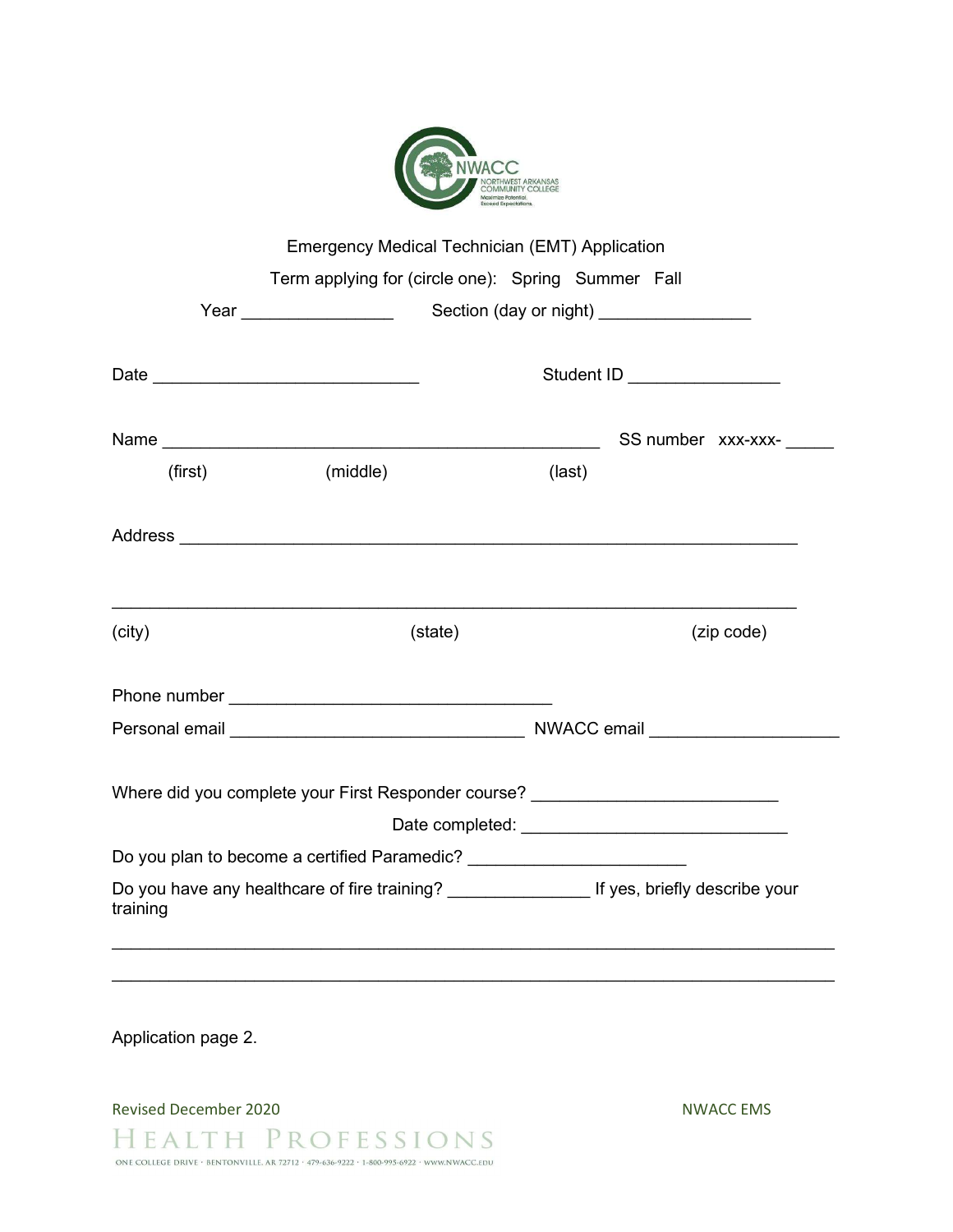- Do you currently work for a fire department or ambulance service? Yes No If yes, which department or service?
- Are you aware that the State of Arkansas will not allow you to become state certified as an EMT if you have been convicted of certain felonies? (circle one)

where the New Yes the North State of the North State of the North State of the North State of the North State o

- Are you a military veteran? (circle one) The Yes No If yes, please submit your DD214 along with this application.
- Have you lived in the State of Arkansas for the last 5 years consecutively? Yes No

#### Please read and sign.

For the purposes of confidentiality, EMS faculty and staff will use NWACC email for all communication regarding your application as well as program participation. All emails sent and received and received will be through your NWACC student email address. It is the students responsibility to check this email frequently and respond in a timely manner to assure successful completion of the EMT Program.

 $\mathcal{L}_\text{max}$  , and the contract of the contract of the contract of the contract of the contract of the contract of the contract of the contract of the contract of the contract of the contract of the contract of the contr

Printed name Date

Signed name

Revised December 2020 NWACC EMS

HEALTH PROFESSIONS ONE COLLEGE DRIVE · BENTONVILLE, AR 72712 · 479-636-9222 · 1-800-995-6922 · www.NWACC.EDU

 $\mathcal{L}_\text{max}$  , where  $\mathcal{L}_\text{max}$  is the set of the set of the set of the set of the set of the set of the set of the set of the set of the set of the set of the set of the set of the set of the set of the set of the se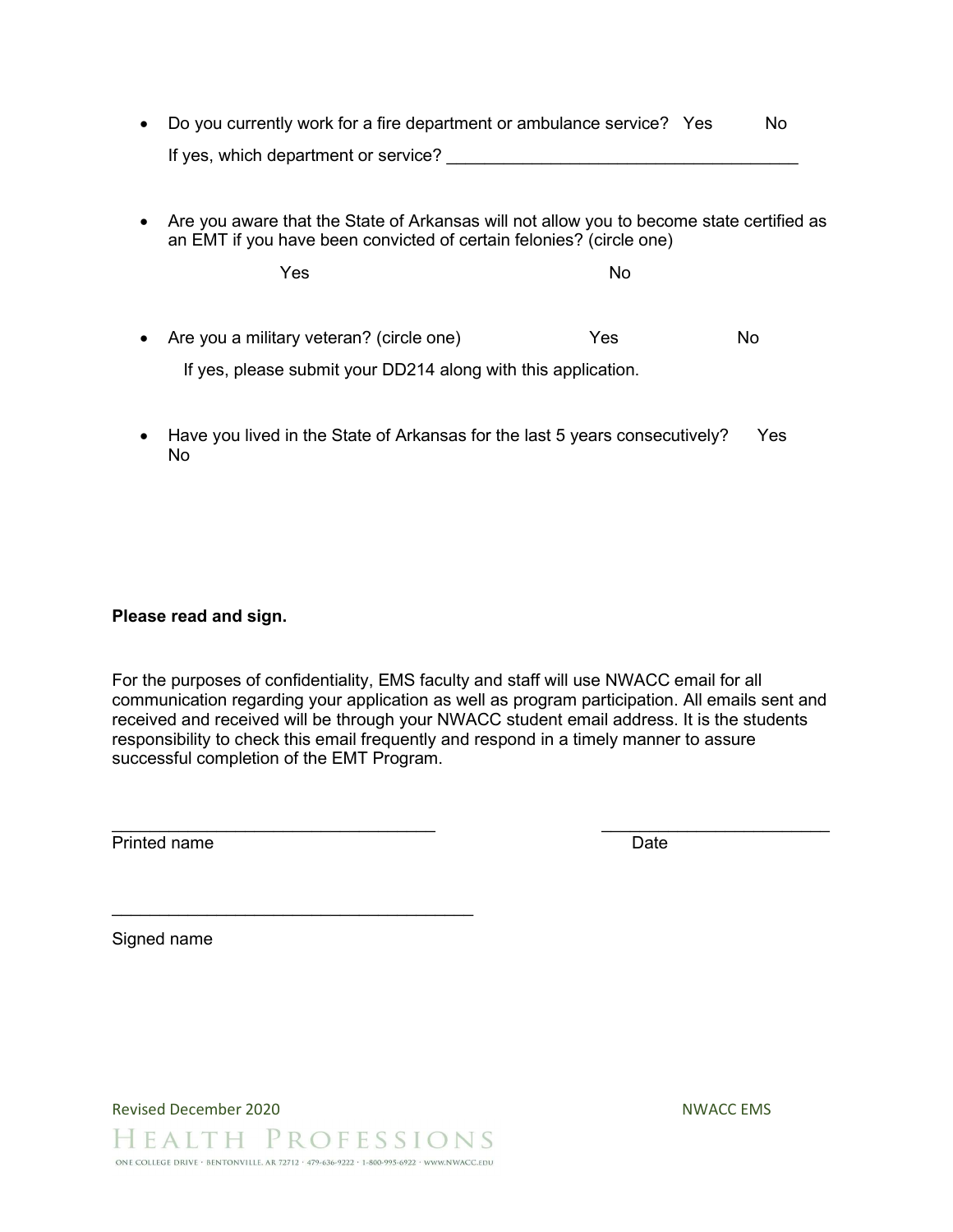

# Emergency Medical Responder Prerequisite Form (this form is only required if you are currently taking the EMR course)

Student name **Student name** and the student ID  $\sim$  Student ID  $\sim$ 

(Please print)

## This student currently has a grade of "C" or higher in EMR

Instructor Name (printed) \_\_\_\_\_\_\_\_\_\_\_\_\_\_\_\_\_\_\_\_\_\_\_\_\_\_\_\_\_\_\_\_\_\_\_\_\_\_\_\_\_\_\_\_

Instructor signature **Example 20** and 20 and 20 and 20 and 20 and 20 and 20 and 20 and 20 and 20 and 20 and 20 and 20 and 20 and 20 and 20 and 20 and 20 and 20 and 20 and 20 and 20 and 20 and 20 and 20 and 20 and 20 and 20

Date \_\_\_\_\_\_\_\_\_\_\_\_\_\_\_\_\_\_\_\_\_\_\_\_\_\_\_\_\_\_\_

Student, please read and sign:

- I am currently enrolled in an Emergency Medical Responder (EMR) course at NWACC.
- I currently have a grade of "C" or higher in this course.
- I understand if I do not meet the requirement of EMR course completion with a passing grade I will not be eligible for admission into the EMT Program and will be withdrawn.

 $\_$  , and the contribution of  $\_$  , and  $\_$  , and  $\_$  , and  $\_$  , and  $\_$  , and  $\_$  , and  $\_$ 

Students signature Date Date

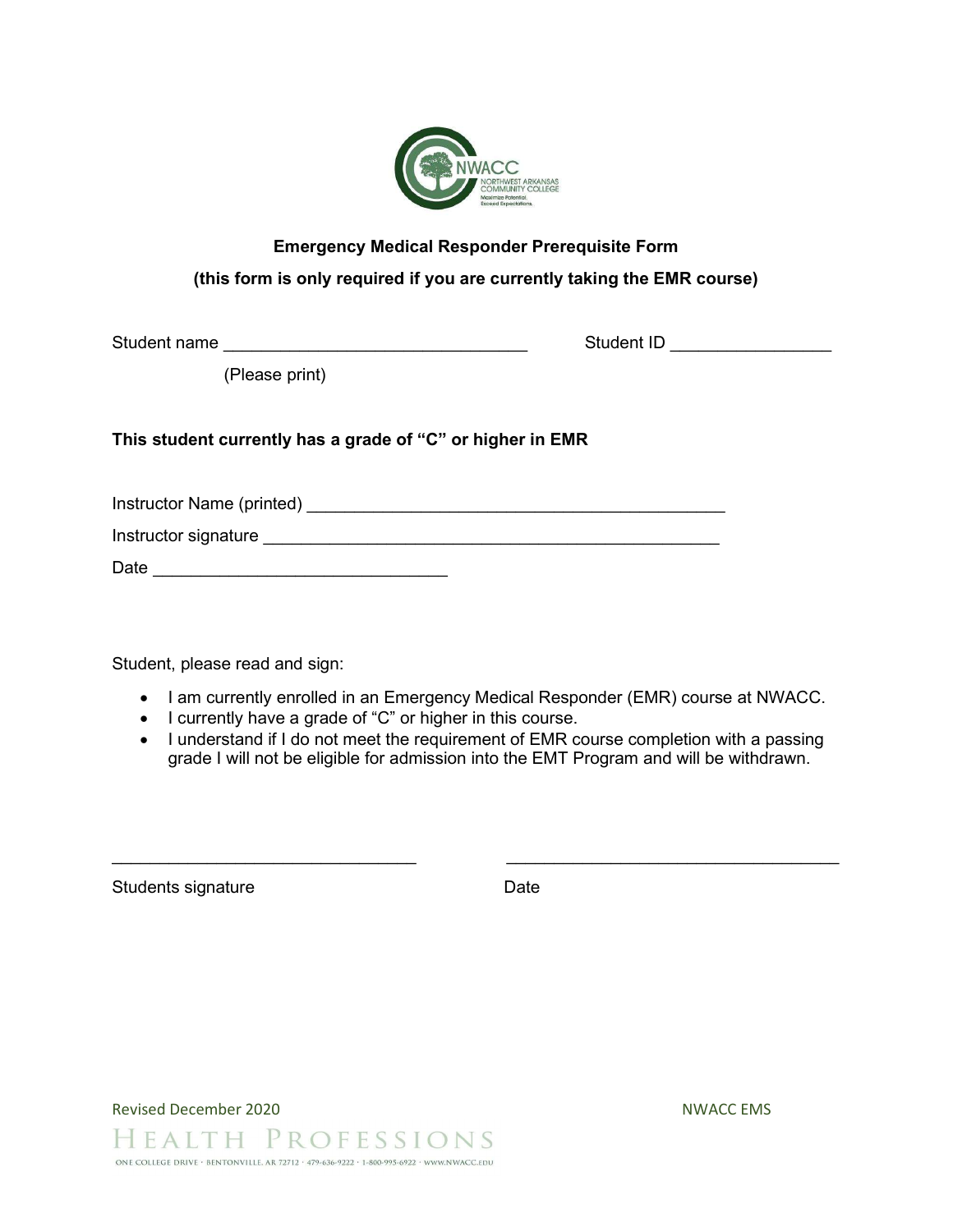#### Northwest Arkansas Community College Emergency Medical Services Technical Standards

Students who wish to pursue a career in Emergency Medical Services must meet the following essential minimal physical, mental and job standards in order to successfully complete the educational activities in the Emergency Medical Services program.

Admission to the NWACC Emergency Medical Services program is conditional on the candidate's ability to satisfy these technical standards, with or without reasonable accommodation. Reasonable accommodations will be made on an individual basis.

Students who have special needs are encouraged to identify themselves to the Program Director and the Disability Resource Center for reasonable accommodations. Reasonable accommodations will be based on current documentation provided to the Disability Resource Center.

The following technical standards and essential skills are functions that must be met with or without reasonable accommodations:

1. Complete the Arkansas State application for Emergency Medical Technician-Paramedic certification including affirmation regarding criminal convictions;

- 2. Complete an approved State of Arkansas EMT course or its equivalent;
- 3. Must hold a valid State of Arkansas National Registry EMT or its equivalent;
- 4. Must be able to communicate effectively via telephone and radio equipment;

5. Ability to lift, carry, and balance up to 100 pounds (200 pounds with assistance) on level ground, uneven terrain and stairs;

6. Be able to effectively receive and interpret oral, written, and diagnostic form instructions in the English language;

- 7. Have the ability to use good judgment and remain calm in high stress situations;
- 8. Ability to perform medication calculations under high pressure situations;

9. Ability to knowledgably operate complex advanced life support equipment under high stress situations;

10. Ability to be unaffected by loud noises and flashing lights;

11. Ability to read English language manuals;

12. Ability to interview patients, their families, and/or bystanders to obtain critical information dealing with mechanism of injury (MOI) or nature of illness (NOI);

13. Ability to document, in writing or computer-based documentation systems, all relevant information in prescribed format in light of legal ramifications of such;

14. Ability to converse, in English, with coworkers, nurses, physicians, and other medical professionals in regard to the status of your patient;

15. Possess good manual dexterity with the ability to perform all tasks related to the highest quality of patient care;

16. Have the physical stamina to stand and walk 12+ hours in a clinical or field setting;

17. Ability to bend, stoop, and crawl on uneven terrain;

HEALTH PROFESSIONS ONE COLLEGE DRIVE · BENTONVILLE, AR 72712 · 479-636-9222 · 1-800-995-6922 · WWW.NWACC.EDU

Revised December 2020 NWACC EMS